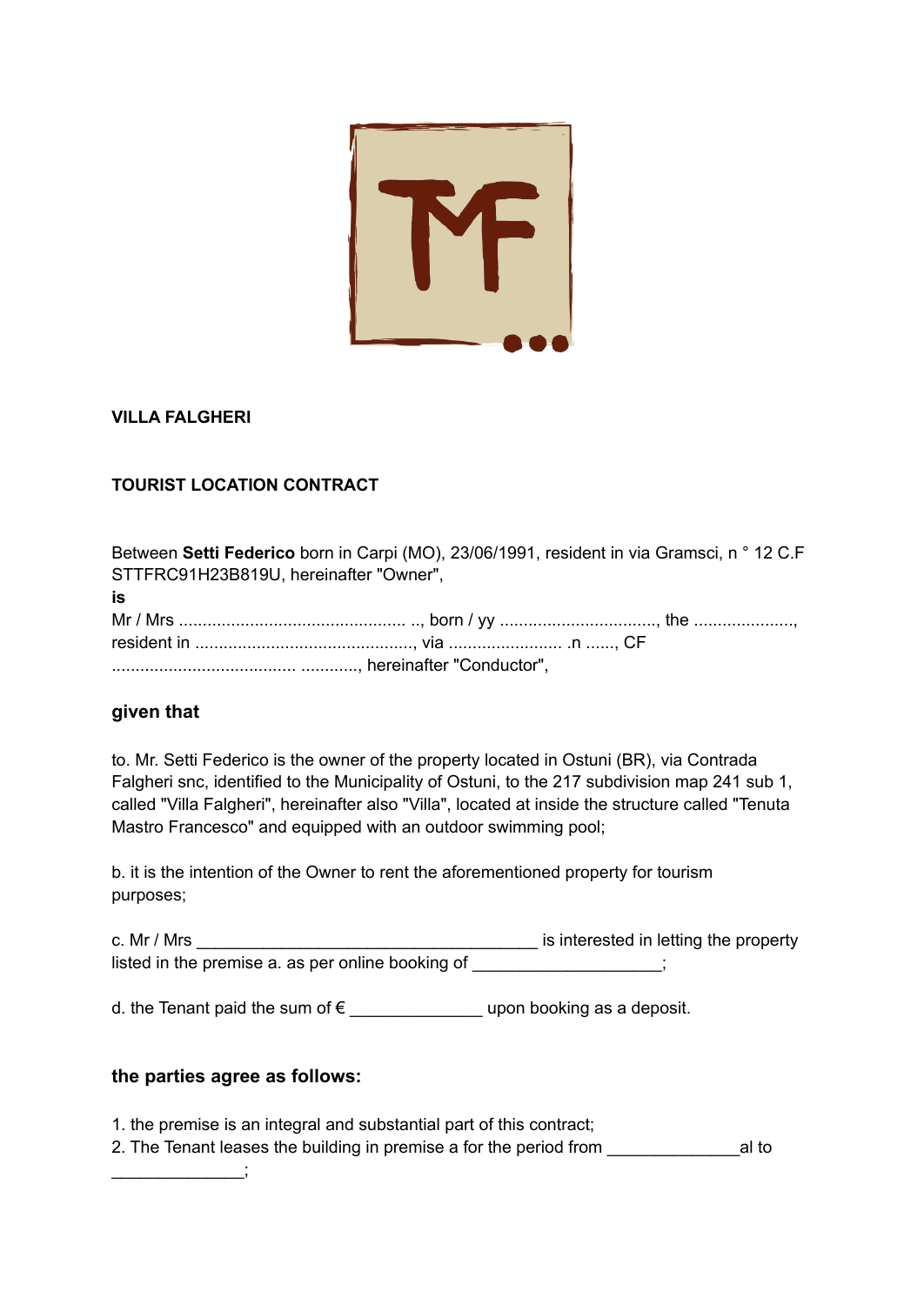3. The Tenant declares to have examined the premises, furnishings and goods contained therein, the outdoor area, the swimming pool and all the appliances, hereafter referred to collectively as "Structure", as well as having checked the operation of the plants and have them found in perfect condition and suitable for the use contractually agreed upon;

4. The Tenant is the custodian of the Structure for the entire duration of his / her stay and assumes the relative responsibility, with exemption of the Owner and the manager of the Structure from any responsibility for direct and indirect damages that could derive him from malicious or negligent acts of third parties in general, as well as from the use of the premises, equipment, including the swimming pool, facilities and any equipment and pertinence of the Structure;

5. the fee for the aforementioned stay is  $\epsilon$  \_\_\_\_\_\_\_\_\_\_\_\_\_\_\_\_\_, already paid by the tenant on the site ....................................... through which he made the booking / directly to the owner; the Lessee is required to pay a non-interest bearing security deposit to guarantee all the obligations arising from this contract of  $\epsilon$  1,000.00. If such a statement has not already been paid together with the balance of the aforementioned consideration, the Tenant shall

6. make such payment effected together with the signature of the present contract. The return of the deposit will take place, in accordance with the Villa Rules attached herein sub.1, by bank transfer to the current account indicated by the Tenant and with the iban code \_\_\_\_\_\_\_\_\_\_\_\_\_\_\_\_\_\_\_\_\_\_\_\_\_\_\_\_\_\_\_\_\_\_\_\_\_\_\_\_\_\_\_;

7. The lessor accepts no responsibility for the loss or theft of the tenant's property. The tenant, by signing the present contract, totally exonerates the landlord from any possible claim for compensation for theft or loss.

8. An integral part of this contract is the Regulation of the Villa and the swimming pool (all.1) that the Tenant undertakes to respect scrupulously, as well as to make it known and respected by the other guests of the Villa;

9. The Conductor declares that the following gentlemen will be guests of the Villa:

| doc. identity | (Conductor) |
|---------------|-------------|
| doc. identity |             |
| doc. identity |             |
| doc. identity |             |
| doc. identity |             |
| doc. identity |             |
| doc. identity |             |
| doc. identity |             |

In case of presence of minors:

| horn<br>. | the |  |
|-----------|-----|--|
|           |     |  |

represented by \_\_\_\_\_\_\_\_\_\_\_\_\_\_\_\_\_\_\_\_\_\_\_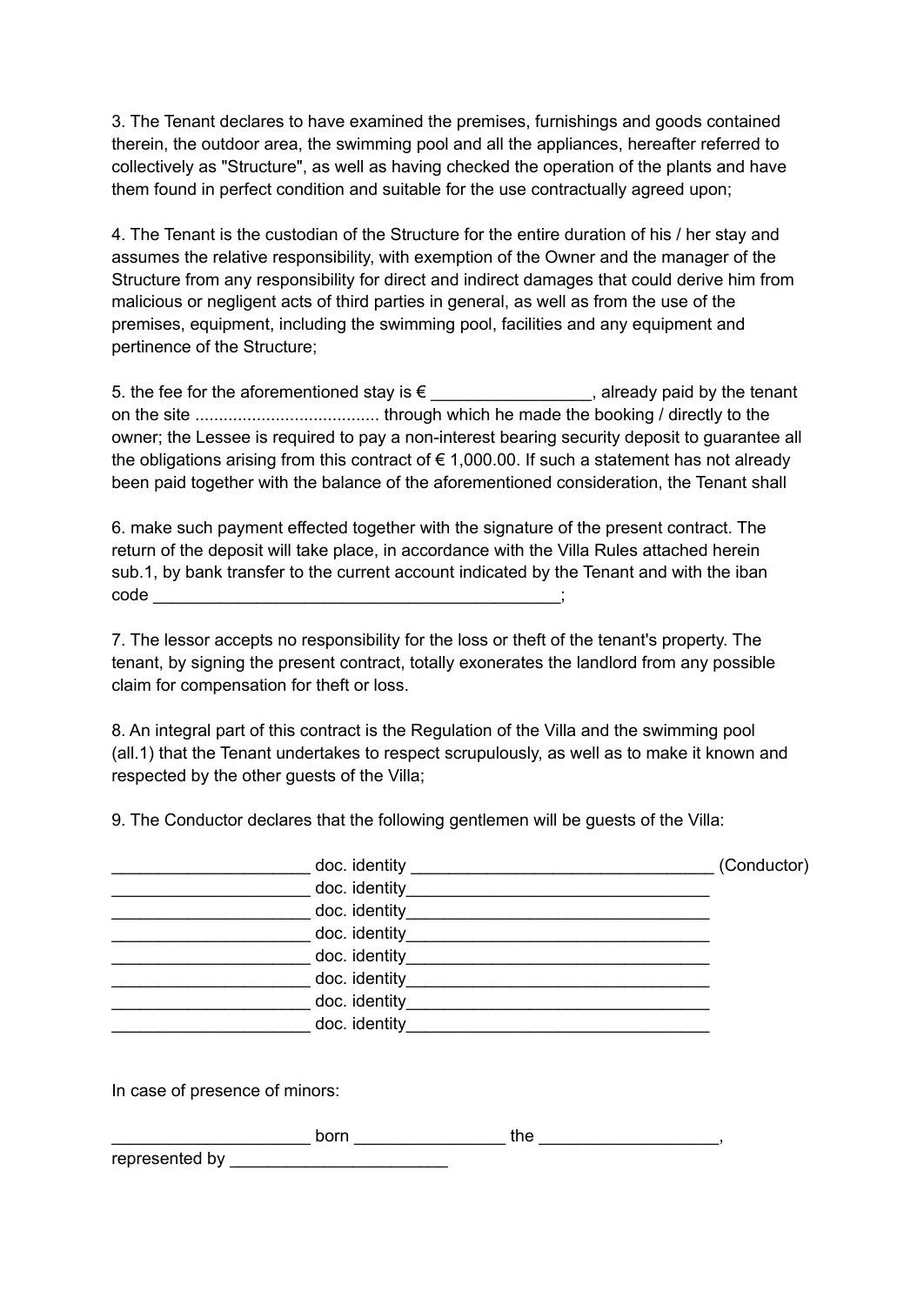|                                                                  | born                                                                                                                                                                                                                                 | the     |                       |
|------------------------------------------------------------------|--------------------------------------------------------------------------------------------------------------------------------------------------------------------------------------------------------------------------------------|---------|-----------------------|
| represented by ________                                          |                                                                                                                                                                                                                                      |         |                       |
|                                                                  | born <b>contract to the contract of the contract of the contract of the contract of the contract of the contract of the contract of the contract of the contract of the contract of the contract of the contract of the contract</b> | the     |                       |
| represented by                                                   |                                                                                                                                                                                                                                      |         |                       |
|                                                                  | born                                                                                                                                                                                                                                 | the     |                       |
|                                                                  |                                                                                                                                                                                                                                      |         |                       |
| In case of presence of animals: The case of presence of animals: |                                                                                                                                                                                                                                      | n.      |                       |
| chip                                                             | <u> 2000 - Januar Alemany, president politik (h. 1878)</u>                                                                                                                                                                           | n. chip |                       |
|                                                                  | n. chip                                                                                                                                                                                                                              |         | which all declare and |
| confirm with the signing of this contract:                       |                                                                                                                                                                                                                                      |         |                       |

a) with reference to the PRIVACY Statement, herein sub 2, to allow the processing of their personal data for the purposes indicated therein, as well as their communication and dissemination;

b) with reference to the Rules of the Villa and the swimming pool, herein all. sub 1, to accept it and to respect it in all its parts.

9. Today the keys of the structure are given, indicated below: n. 1 external gate remote control, n. 1 entry key, n. 1 veranda key that must be returned at check-out;

10. The Structure must be freed from persons and personal effects and the keys returned to the Owner or his appointee no later than the time of the check out regulated in the Rules of the Villa.

(all.1). In case of failure to return keys / remote controls a penalty of € 50.00 will be applied for each key / remote control missing;

11. in case of violation by the tenant of the provisions of the pt. 3 and / or 4 of the Regulations attached hereto, the Owner will have the right to demand the immediate release of the Structure and its restitution, since in this case all contractual obligations must be resolved between the parties. In this case the right of ownership will accrue to the payment by the Tenant, as a penalty, of the sum corresponding to the amount of the entire stay.

Ostuni, li ..................

| Owner) | (Conductor) |
|--------|-------------|
|--------|-------------|